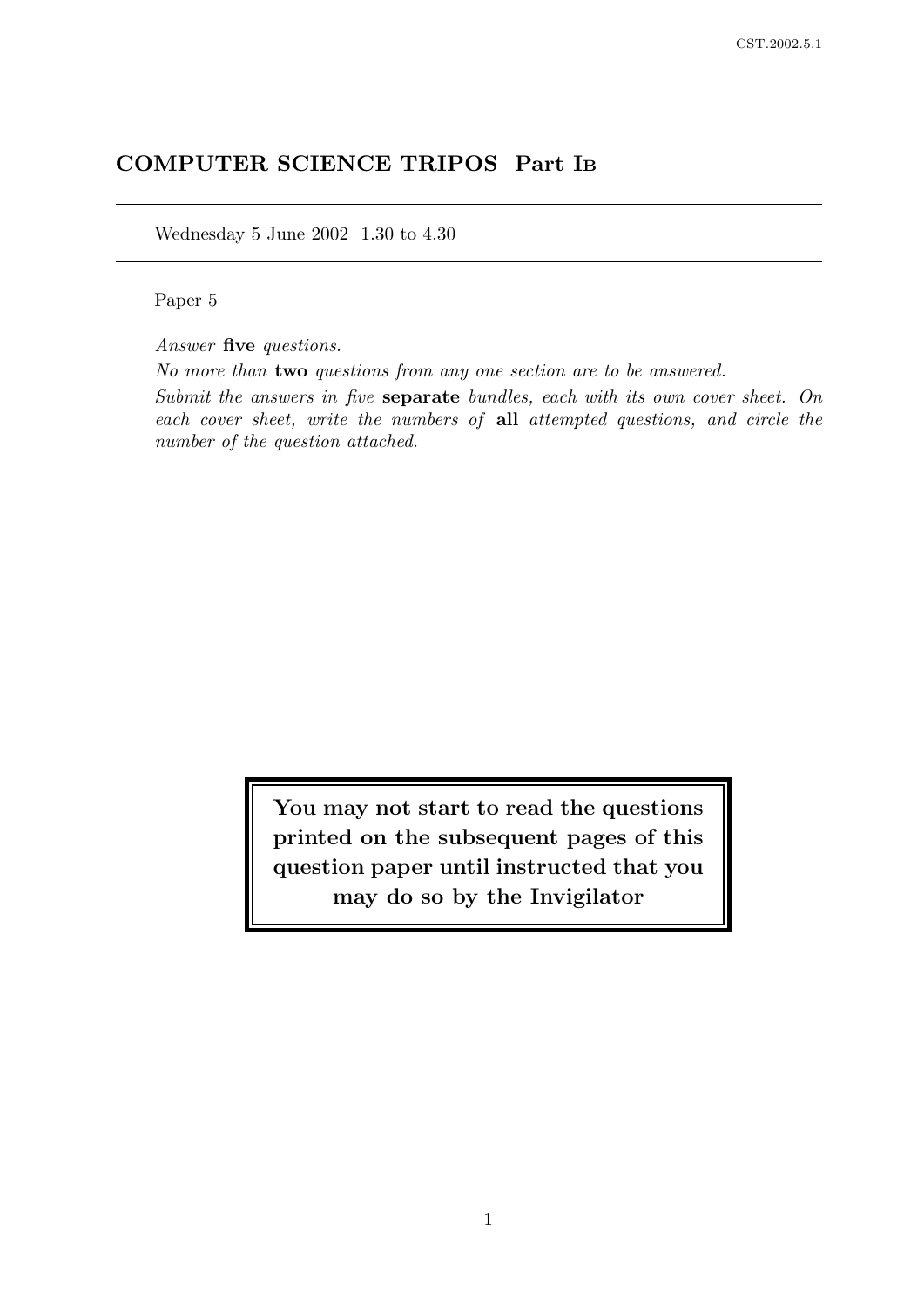### SECTION A

#### 1 Data Structures and Algorithms

You have available a 20 Gbyte disc on which you need to hold an indexed sequential file consisting of variable length records each having a 20 byte key. Records, including the key, are typically 500 bytes long but never exceed 1000 bytes. The total size of all the records is never more than 10 Gbytes.

- (a) Suggest, in detail, how you would represent this file on the disc. You should choose an organisation that allows
	- $(i)$  efficient insertion of new records,
	- $(ii)$  efficient updating of existing records identified by key, and
	- $(iii)$  efficient inspection of all records in key order.

[14 marks]

(b) If the total size of the database is 10 Gbytes, estimate, for your organisation of the file, how many disc transfers would be needed to access a record with a given key, and estimate how many transfers would be required to read the entire database in sequential order. [6 marks]

#### 2 Computer Design

Modern dynamic random access memories (e.g. DRAM, SDRAM and RAMBUS) all support burst mode read and write access.

- (a) Give an outline of the bus activity for a burst mode read access. [4 marks]
- (b) Explain the difference between a direct mapped cache and an associative cache. [4 marks]
- (c) What cache line replacement policies are typically used for a direct mapped cache and a set associative cache? [4 marks]
- (d) Why are caches able to exploit burst mode accesses, and why is a write buffer often used? [4 marks]
- $(e)$  What is bus snooping and what does it achieve? [4 marks]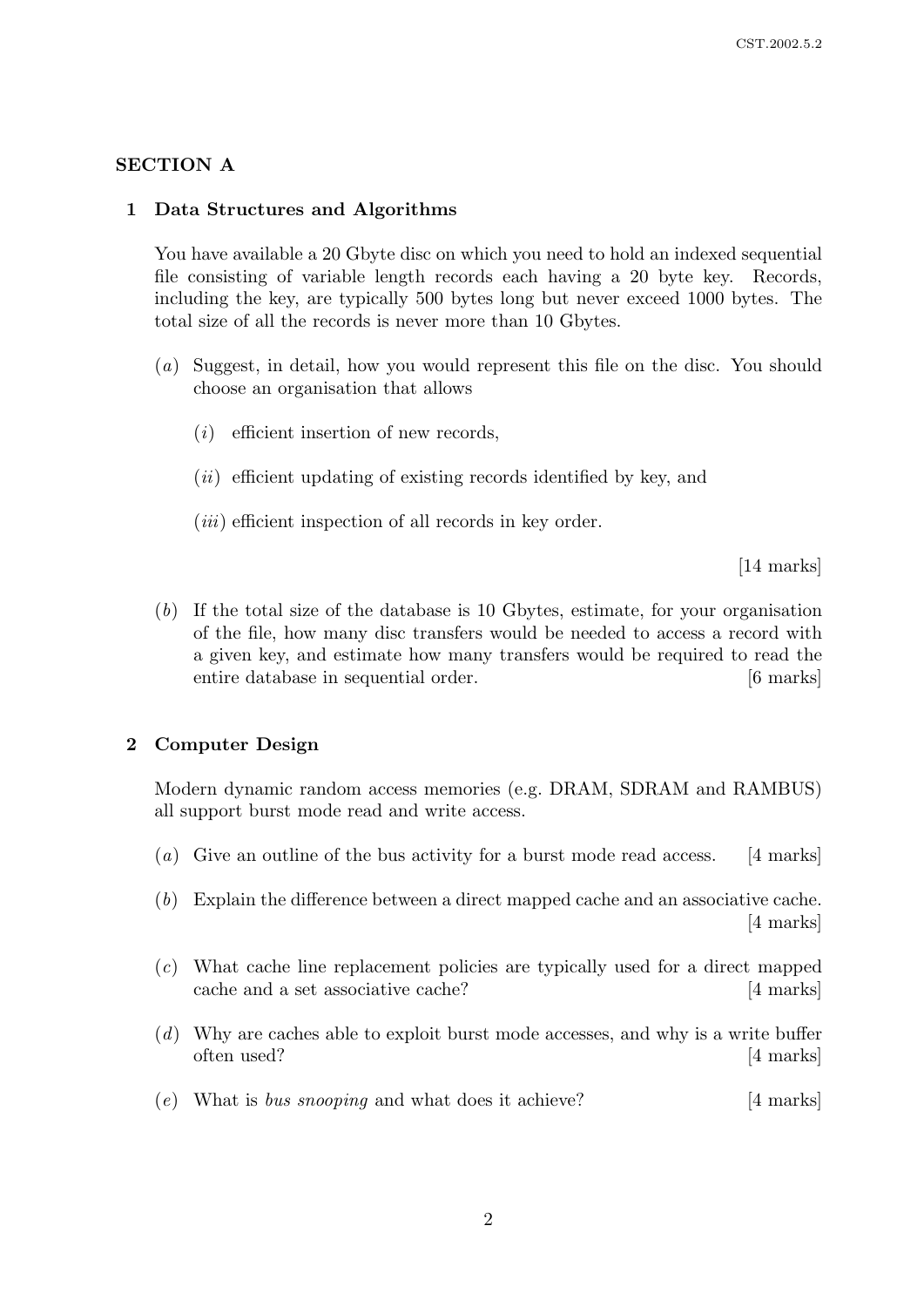# 3 Digital Communication I

Consider the real-time transport of audio across a network.

|  | $(a)$ What are the advantages of digitising the audio? | $[5 \text{ marks}]$ |
|--|--------------------------------------------------------|---------------------|
|--|--------------------------------------------------------|---------------------|

- (b) What are the disadvantages and how can they be mitigated? [5 marks]
- (c) What characteristics of the end-to-end channel across the network would be desirable, and how are these different from those which would be desirable for time-insensitive data? [5 marks]
- (d) Discuss the applicability of asynchronous and synchronous multiplexing in carrying real-time audio traffic. [5 marks]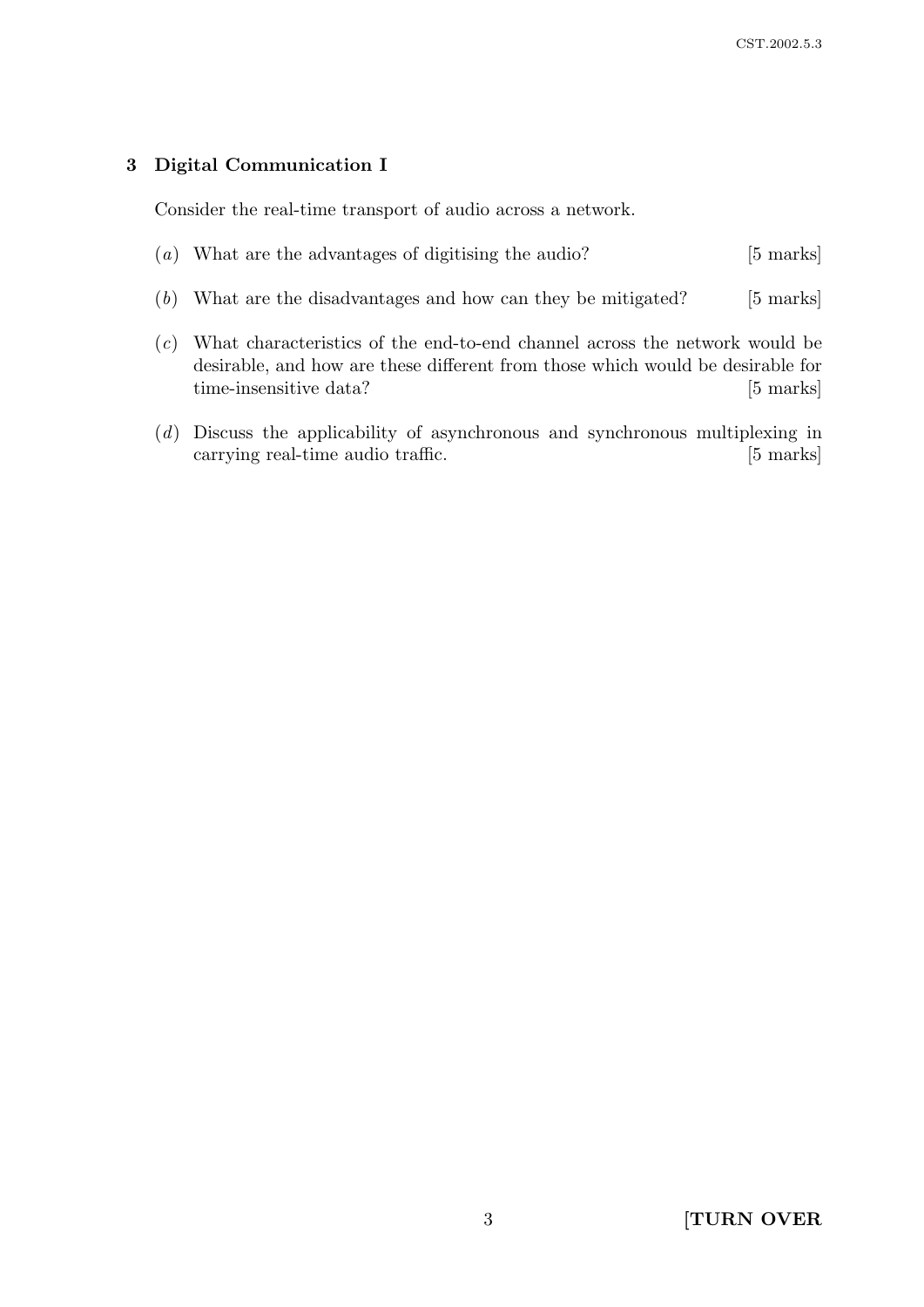# 4 Concurrent Systems and Applications

- (a) The suspend() and resume() methods defined on java.lang. Thread can be used to block and unblock a designated thread. Explain why these methods should not be used.  $[4 \text{ marks}]$
- (b) Define a Java class Barrier that pairs together two different kinds of thread (A and B) in a concurrent system. It should support two methods, enterA(Object o) and enterB(Object o). A call to one enter method blocks until a call is made to the other. At that point both invocations continue, enterA returning the value passed to enterB and *vice versa*.

[8 marks]

(c) A number of barbers and customers have to co-ordinate their actions in a barbers' shop. Each barber has a chair in which a customer sits while receiving a haircut and in which that barber dozes when he has no customer. There is plenty of waiting space.

Define Java classes Barber, Customer and Shop to model this situation. The class Customer should support two methods:

- (i) Barber getHaircut(Shop s) request service at s, blocking until the customer is served and returning the allocated barber;
- (ii) void leaveChair(Barber b) signal that b can take another customer.

The class Barber should support two corresponding methods:

- (i) Customer getCustomer(Shop s) wait to be allocated a customer at s;
- (ii) void finishedCustomer(Customer c) signal to c that the haircut is finished and wait for c to leave the chair.

[8 marks]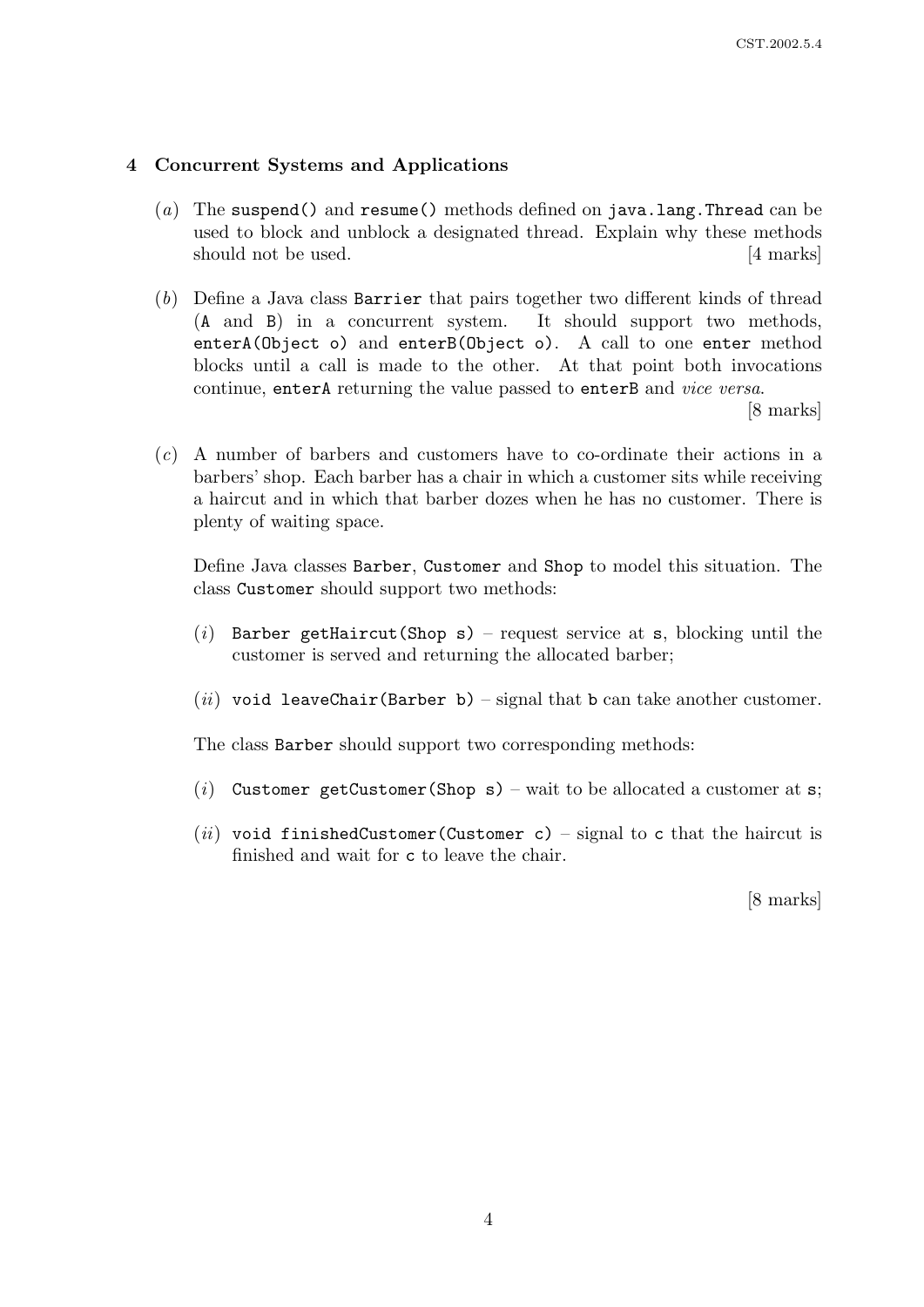# SECTION B

### 5 Comparative Programming Languages

This question concerns the representation of parse tree nodes for expressions composed of integer constants, identifiers, and integer operators for addition, subtraction, multiplication and division. In a typeless language, such as BCPL, each node can be implemented as a vector whose first element holds an integer identifying the node operator. The size of the vector and the kinds of value held in the other elements then depends on this node operator.

- (a) Complete the description of how you would represent such integer expressions in a typeless language. [5 marks]
- (b) Suggest how you would represent such integer expressions in C and either ML  $or$  Java.  $[10 \text{ marks}]$
- (c) Briefly discuss the relative merits of your C data structure compared with that used in the typeless approach. [5 marks]

### 6 Compiler Construction

- (a) Assuming a Java type is given to each variable, state a method by which an overloaded operator (such as  $+,-$  etc.) in a Java program can be determined to be an int, real or other operator. [3 marks]
- (b) Explain, using pseudo-code as appropriate, how to convert a syntax-tree into stack code such as that used in the JVM. For the purposes of this question, you only need consider trees representing bodies of void-returning functions, and these bodies only as consisting of a list of statements of the form int  $x = e$ ; or  $x = e$ ; where x ranges over variables and e over expressions; expressions contain variables, integer constants, the binary operator + and static method invocations. [10 marks]  $\qquad \qquad$  [10 marks]
- (c) Show how a sequence of simple stack code instructions, such as those used in your answer to part  $(b)$  above, can be translated into a sequence of instructions for a register-oriented architecture of your choice, for example ARM or Pentium. [7 marks]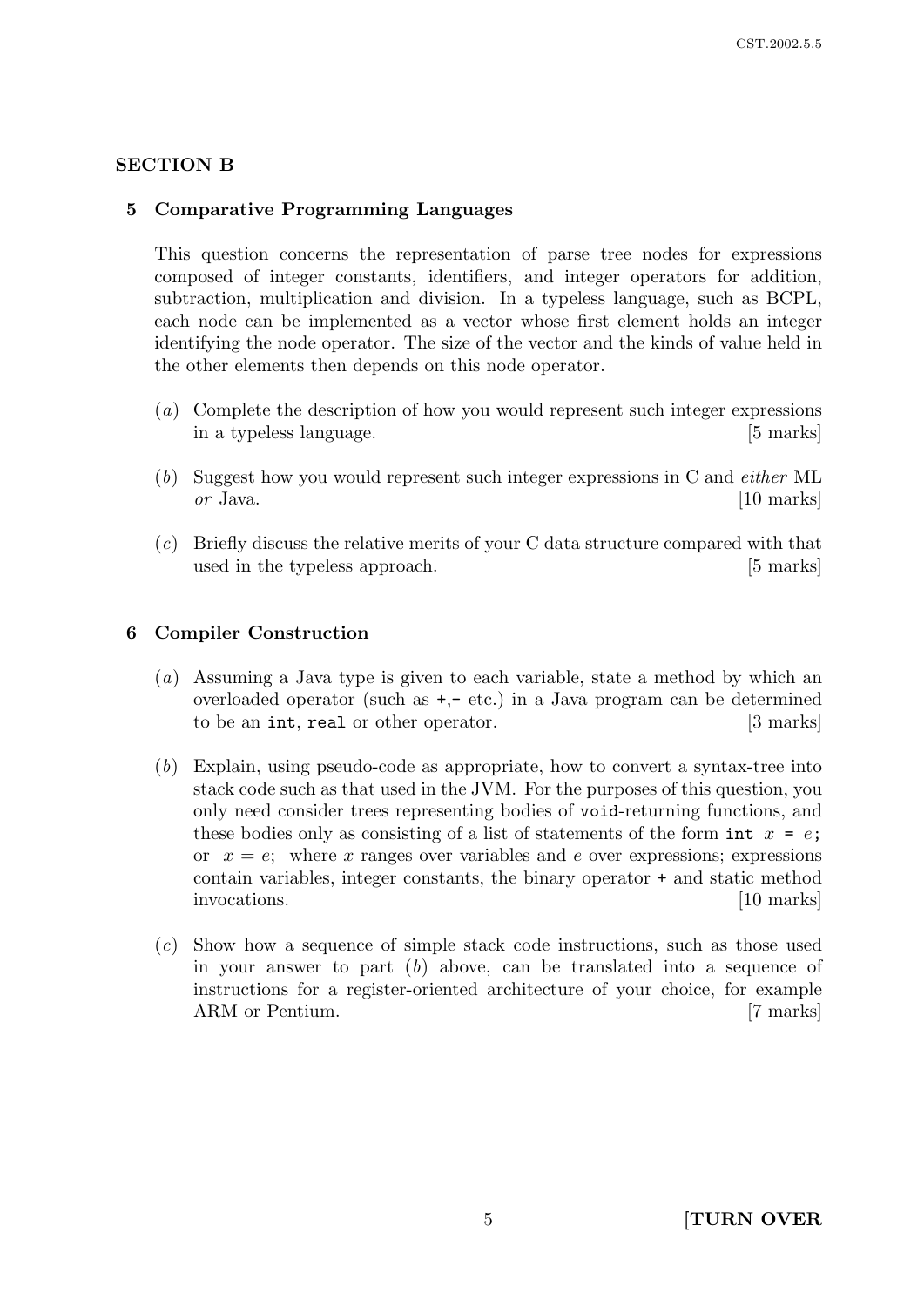# 7 Prolog for Artificial Intelligence

- (a) Give a simple definition of the Prolog predicate  $dfx$  that can perform symbolic differentiation with respect to the variable x of expressions composed of integers (e.g.  $0, 1, \ldots$ ), symbolic constants (e.g.  $a, b, \ldots$ ), symbolic variables (e.g.  $x, y, \ldots$ ) and the operators  $+, -$  and  $*,$  for addition, subtraction and multiplication. The first argument of dfx is the expression to differentiate and the second argument is the result. Your definition need not perform any simplification of the result. [6 marks]
- (b) Trace the execution of the call:  $dfx(x*x-2, R)$ . [2 marks]
- $(c)$  Now modify your definition so that it simplifies the result by the applications of rewriting rules such as:  $1 \times x \Rightarrow x$  and  $x - 0 \Rightarrow x$ . [8 marks]
- (d) Discuss to what extent, if any, either of your predicates could be used to integrate an expression. [4 marks]

# 8 Databases

| (a) | Describe the relational model of data.                                                               | [6 marks]          |
|-----|------------------------------------------------------------------------------------------------------|--------------------|
| (b) | Explain the following concepts in relational databases:                                              |                    |
|     | entity integrity constraint;<br>(i)                                                                  | $[1 \text{ mark}]$ |
|     | (ii) foreign key and how it can specify a referential integrity constraint<br>between two relations; | 4 marks            |
|     | $(iii)$ semantic integrity constraint.                                                               | $[1 \text{ mark}]$ |
| (c) | What is a functional dependency?<br>(i)                                                              | $[1 \text{ mark}]$ |
|     | $(ii)$ Define Boyce-Codd Normal Form (BCNF).                                                         | [3 marks]          |
|     | $(iii)$ Define Third Normal Form $(3NF)$ .                                                           | [3 marks]          |
|     | $(iv)$ What is the relationship between BCNF and 3NF?                                                | $ 1$ mark          |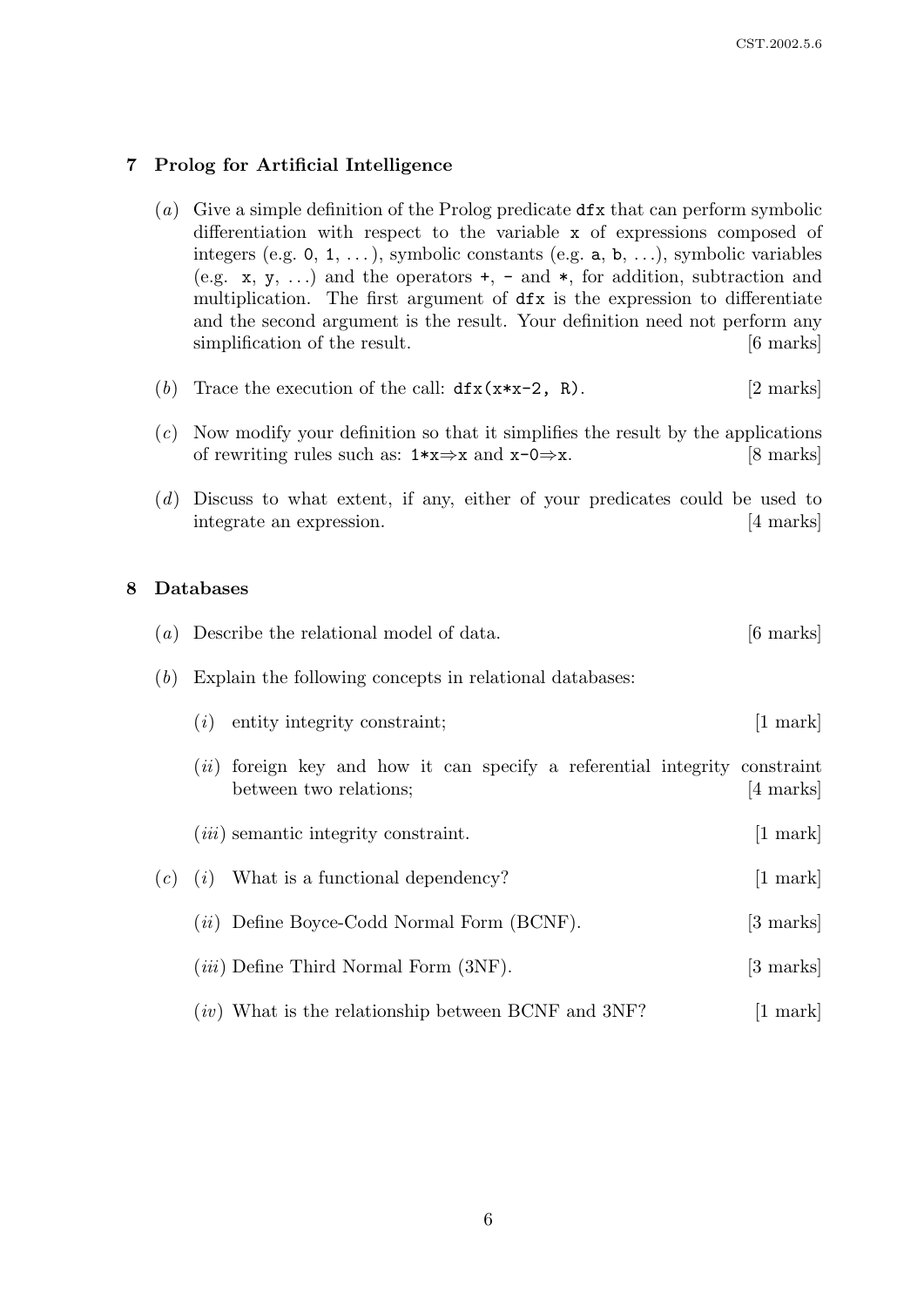# SECTION C

### 9 Semantics of Programming Languages

- (a) The integer expressions e of a C-like language take the form e ::=  $n | x | x$ ++ | ++x | e + e, where n ranges over integer constants and x over integer storage variables. The expression x++ returns the value stored in the integer variable x and then increments the stored value by one; whereas ++x first increments the stored value by one and then returns it. Assuming a left-to-right evaluation order, give an operational semantics for all these expressions, in the form of an evaluation relation  $\langle s, e \rangle \Downarrow \langle s', n \rangle$ , where s, s' range over states which are finite functions from integer storage variables to integers. [5 marks]
- (b) The commands (statements) c of this same language take the form c ::=  $x = e | x += e | c; c$ . The first form is assignment and the last is sequencing; the command  $x \leftrightarrow e$  evaluates e, adds the result to the value stored in x and stores the result there. Give an operational semantics for these commands in the form of an evaluation relation  $\langle s, c \rangle \Downarrow s'$  (where s, s' are as above). [4 marks]
- (c) Define the notion of semantic equivalence for these expressions and commands. [3 marks]
- (d) For each of the following pairs of expressions or commands, state, with justification, whether or not they are semantically equivalent.

| $(i)$ ++x and x++ + 1                  | [2 marks]           |
|----------------------------------------|---------------------|
| $(ii)$ x = ++x and x = x++             | $[2 \text{ marks}]$ |
| $(iii)$ x = ++x and x += 1             | $[2 \text{ marks}]$ |
| $(iv)$ x += e and x = x + e, for any e | [2 marks]           |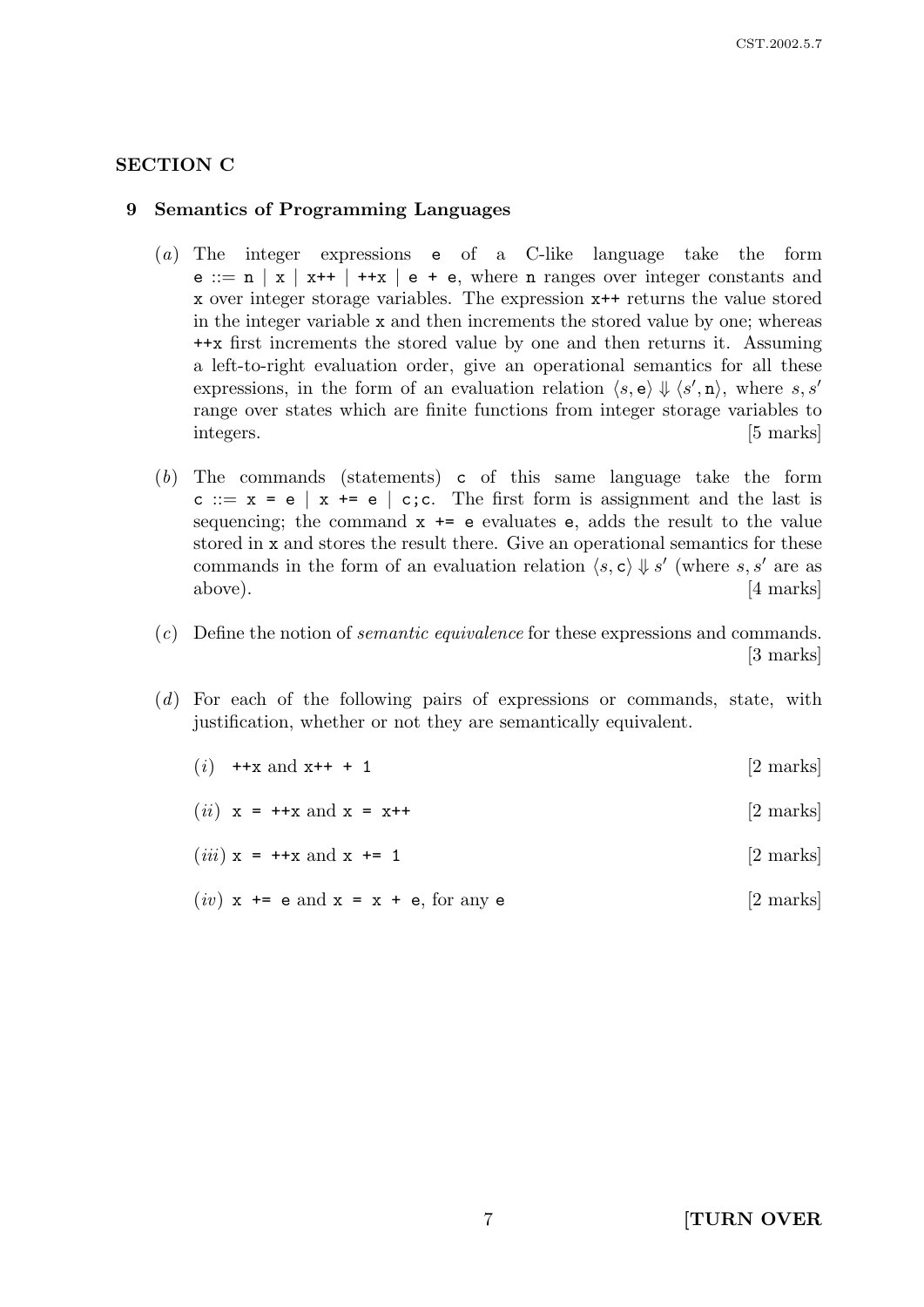#### 10 Foundations of Functional Programming

- (a) Explain how a lambda-term can be converted into a form that uses only the combinators S and K. [4 marks]
- (b) Illustrate your method by writing down a lambda term for each of the following functions and then expressing it in terms of just S and K.
	- $(i)$  fun I x = x
	- (*ii*) fun B f g  $x = f(g x)$
	- $(iii)$  fun C f x y = f y x
	- $(iv)$  fun A x y = y (x x y)

[4 marks each]

# 11 Logic and Proof

- (a) For each of the following formulae, state (with justification) whether it is satisfiable, valid or neither:
	- $((Q \rightarrow R) \rightarrow Q) \land \neg Q$  [2 marks]

$$
((P \leftrightarrow Q) \leftrightarrow P) \leftrightarrow Q \tag{2 marks}
$$

$$
\exists xy \left[ P(x, y) \to \forall xy \, P(x, y) \right] \tag{3 marks}
$$

$$
[\forall x (P(x) \to Q(x)) \land \exists x P(x)] \to \forall x Q(x) \qquad [3 \text{ marks}]
$$

- (b) Briefly outline the semantics of first-order logic, taking as an example the formula  $\forall xy f(x, y) = f(y, x).$  [6 marks]
- $(c)$  Exhibit a model that satisfies both of the following formulae (*a* is a constant):

$$
\forall x \, g(x) \neq a
$$

$$
\forall xy \, [g(x) = g(y) \rightarrow x = y]
$$

[4 marks]